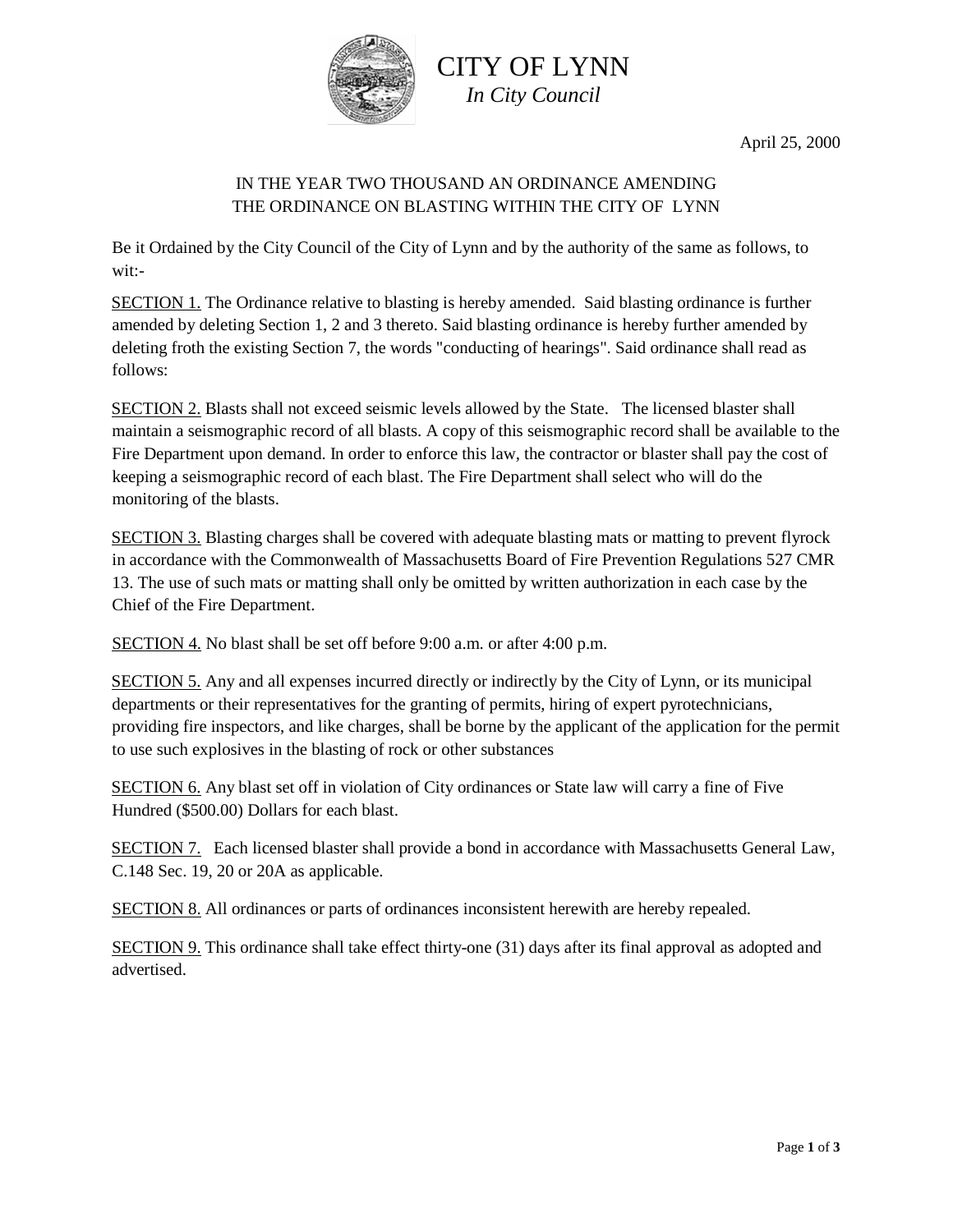

## IN THE YEAR ONE THOUSAND NINE HUNDRED SEVENTY-THREE AN ORDINANCE AMENDING THE ORDINANCE ON BLASTING WITHIN THE CITY OP LYNN

Be it Ordained by the City Council of the City of Lynn and by the authority-of the same as follows, to wit:-

The Ordinance relative-to blasting is hereby amended. Said blasting ordinance is further amended byadding Sections. 3, 5 and 7 thereto. Said: blasting ordinance is hereby further amended by deleting at the end of Section 3, subsection (c) the words "as specified by Chapter 149 Section 44aA, General Laws." The amended ordinance shall read as follows:

SECTION l. All blasting permits must come before the City Council and a public hearing be held before the permit can be granted.

SECTION 2. All property owners within a radius of One Hundred (100) yards of the blasting site must be notified of the public hearing by the permit applicant. This notification shall be by registered mail and done at least twenty (20) days before the public hearing.

SECTION 3. The provisions of Sections 1 and 2 of this ordinance shall not apply when;

- a. Blasting is to be conducted on municipally owned property.
- b. Blasting is conducted by order of the municipality.
- c. The Chief of the Fire Department deems such blasting necessary to correct an emergency.

SECTION 4. Blasts shall not exceed seismic levels allowed by the State. In order to enforce this law, the contractor or blaster shall pay the cost of keeping a seismographic record of each blast. The Fire Department shall select who will do the monitoring of the blasts.

SECTION 5. Blasting charges shall be covered with mats or matting,- as described in Rule 68, Form 12 of the Board of Fire Prevention Rules and Regulations, State Department of Public Safety. The use of such mats or matting may only be omitted by written authorization in each case by the Chief of the Fire Department.

SECTION 6. No blast shall be set off before 9:00 a.m. or after 4:00 p.m.

SECTION 7. Any and all expenses incurred directly or indirectly by the City of Lynn, or its municipal departments or their representatives for the granting of permits, conducting of hearings, hiring of expert pyrotechnicians, providing fire inspectors, and like charges, shall be borne by the applicant of the application for the permit to use such explosives in the blasting of rock or other substances.

SECTION 8. Any blast set off in violation of City ordinances or State law will carry a fine of Five Hundred (\$500.00) Dollars for each blast.